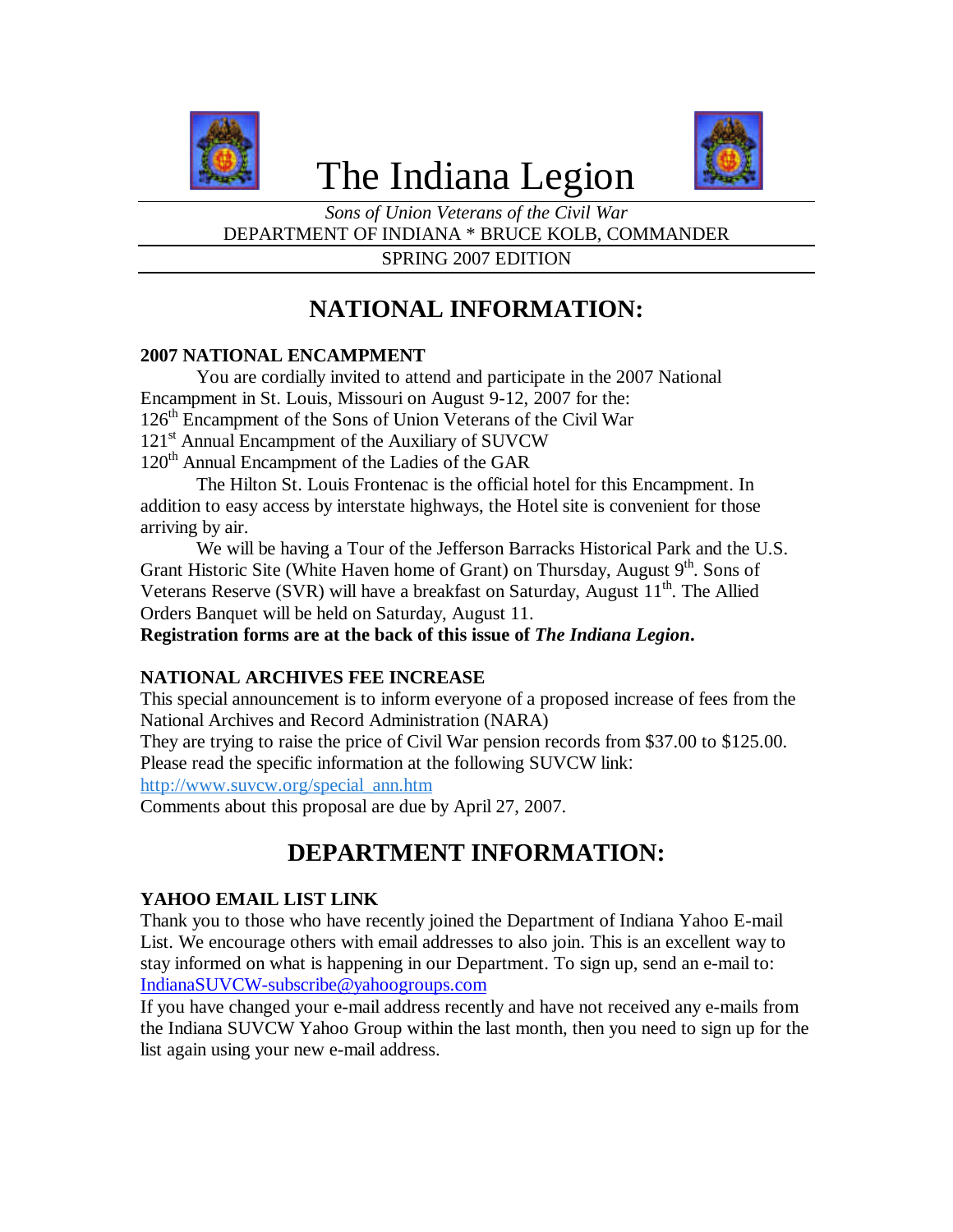#### *INDIANA LEGION* **UPDATE**

Many of you are receiving via email this edition from a new email address of indianalegion@earthlink.net. This address is solely for the purpose of distributing *The Indiana Legion* by email to save expenses for the Department. If an email addresses bounces back to the editor, you will receive *The Indiana Legion* by U.S. Mail until the editor receives your new email address. *The Indiana Legion* will be sent out in the middle of the months of April, July, September and December. Camps should send news items, photographs, ancestor accounts, and other items of interest to the editor by e-mail or regular mail before the editorial deadline of June 30, 2007. The anticipated publication date for the Summer issue is July 16, 2007. If you would rather receive the *Indiana Legion* by U.S. Mail, please contact the editor. **To contact the editor**, please email her at jkt60@earthlink.net or send articles to Mrs. Jennifer Thompson, 6019 Allendale Dr., Indianapolis, IN 46224.

#### **ANNUAL LINCOLN DAY PROGRAM**

Submitted by Alan Teller

It was an unexpectedly beautiful day in Southwestern Indiana. Quite a relief from the temperatures of around zero we experienced in Northern Indiana over the last two weeks. It was partly sunny and the temperature reached into the high 30's. This was Sunday, February 11, 2007. The Lincoln Boyhood National Memorial was having their annual Lincoln Day Program. The Sons of Union Veterans of the Civil War (SUVCW), Sons of Veteran Reserve (SRS), and the Daughters of Union Veterans of the Civil War 1861-1865 (DUVCW) were all present and participated. Thirteen SUVCW members representing four Camps were present along with one DUVCW member. The four Camps were Somers Camp #1, Champion Hill Camp #17, Ben Harrison Camp #356, and Porter Camp #116. Ten of SUVCW members were also member of the SVR. Four members,  $1<sup>st</sup>$ Lt. Alan Teller, 2<sup>nd</sup> Sgt. Larry Myer, Cpl. Dennis Hutchinson, and Pvt. Cody Shaw, of the SVR presented and retired the colors. They were fifed and drummed in by SVR members Erick Fricke and Rick McConnell. "The Company Singers" sang three numbers for the program in the Abraham Lincoln Hall, and two selections at the graveside eulogy. "The Company Singers" performing this day were Gib Young, Rich McConnell, Don Morgan, James Kline, Jack Shaw, Erick Fricke, and Gary Bugge. Somers Camp Commander, Matt Elkin, was in attendance with his son, Nathanael; as was Champion Hill's Camp Commander Archie Lintz. Please note Jack Shaw, mentioned above, is the Camp Commander of Porter Camp. DUVCW Department President, Lee Ann Teller, was introduced at the program.

The SVR and SUVCW led the procession with colors flying to the grave site of Nancy Hanks Lincoln. The eulogy and wreath laying took place at the grave site. A wreath for the DUVCW Department of Indiana was placed on the grave by Lee Ann Teller. A single red rose was placed at the base of Nancy Hanks Lincoln's headstone by Archie Lintz for Champion Hill Camp.

I would be remiss without mentioning the program, presented by Gary Kersey, about Peter Gilner of  $62<sup>nd</sup>$  Pennsylvania Infantry "Alive by Accident". He was an outstanding speaker and kept you on the edge of your seat. The story was twisted and involved Meade's chase of Lee after the Battle of Gettysburg; a drunken event outside the Union lines; a court martial; a sentence of firing squad; the Dry Tortugas; a mother visiting the President; Abraham Lincoln's personal involvement— twice; re-enlistment;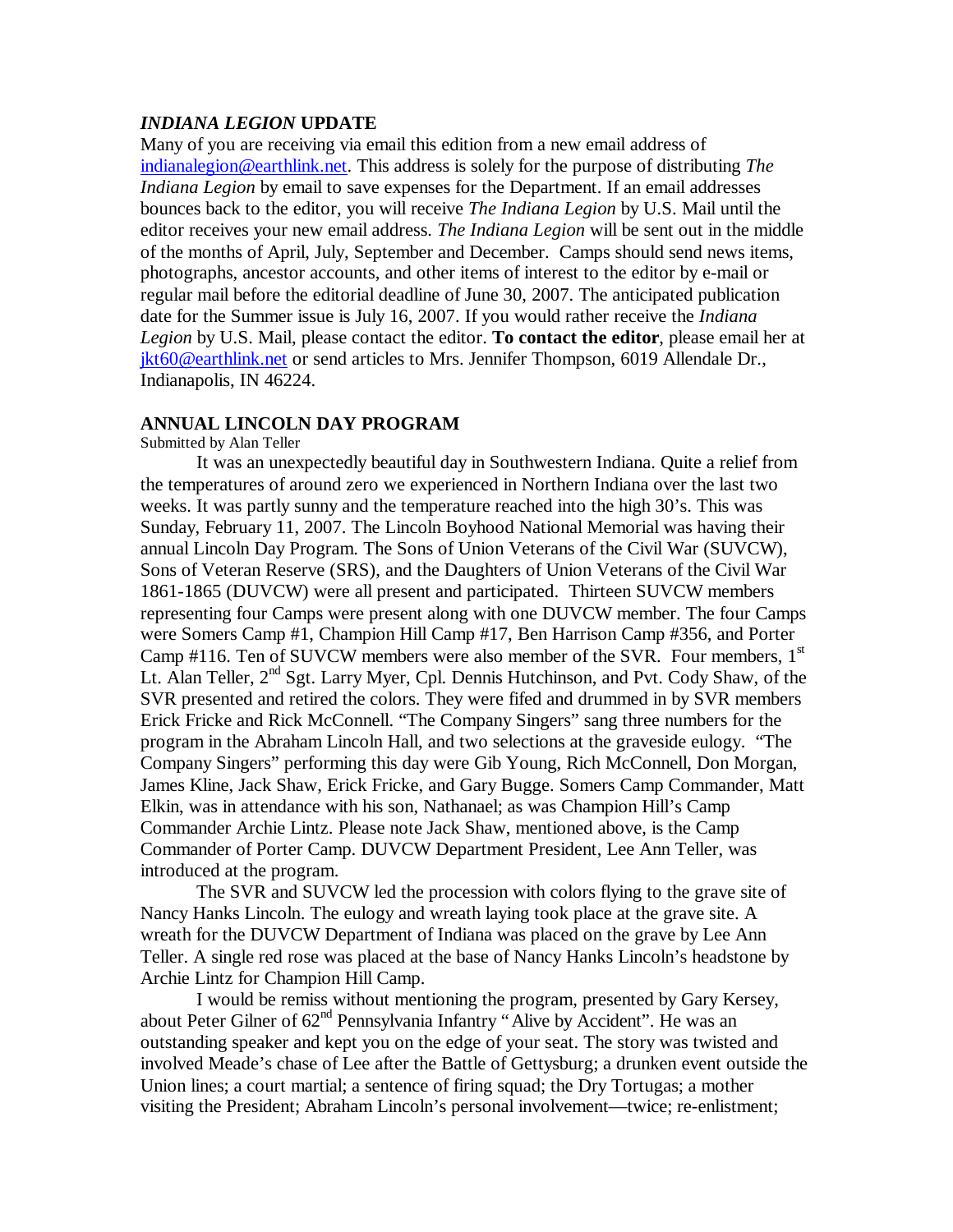and a 50 year pension controversy. One, and only one, unnamed member nodded off briefly. He was awakened and the audience startled when an unspecified object he was holding fell into the aisle. -------Attention!

### **121st DEPARTMENT OF INDIANA ANNUAL ENCAMPMENT OF THE SUVCW 92nd DEPARTMENT OF INDIANA ANNUAL CONVENTION OF THE DUVCW 59th MEMORIAL ENCAMPMENT TO THE GAR**

Submitted by Alan Teller

The encampment will be held Saturday, June 2, 2007 at the Indiana University Kokomo. The speaker for this grand event will be our own Jack Shaw. Jack is currently the Camp Commander for the David Porter Camp # 116, and the Senior Vice Commander of the Department of Indiana. He will speak on Samuel Upham, Philadelphia businessman and counterfeiter of southern currency during the Civil War. **A registration form is at the back of this edition of** *The Indiana Legion***.**

Directions to Indiana University Kokomo: From any direction take US 31 to Lincoln. Lincoln is North of IN 26 and South of US 35 & IN 22. Turn West on Lincoln to Washington. Turn North on Washington: just past Cossells Landscaping on right; turn right. You are on IUK property (2300 S. Washington). Stay right at first stop sign. At second stop sign turn left. Park in lot on right. Enter the Kelly Student Center. If you keep turning right within the building you will find us. We will be near the cafeteria.

#### **SPECIAL duv PROJECT**

#### Submitted by Alan Teller

SUVCW members should read this article from the DUVCW and decide if they would like to participate and help our soldiers in Iraq along with the DUVCW. Actually their duvs, pronounced doves, are doing the project. The duvs are their equivalent of our Junior Members. I think the article is pretty clear. Just bring your money or items to the June 2, 2007 Encampment and give your donation to the DUVCW.

"Our Department project last year, to send care packages to deployed soldiers, was such a success; and the items were truly appreciated. We would like to do it again this year. With shipping costs and donated items, it was well over \$500.00. My son has two Army National Guard fellows stationed in Ramadi, Iraq. I have been in touch with one of them. He said any goodies from home would be really appreciated. The number one important thing is phone cards. The only phone cards that work over there are AT&T Global. I can order 100-minute cards for \$10.00 each from a military internet site. Other items would include beef jerky, Slim Jims, pop tarts, etc. Any items such as deodorant, toothpaste, hand lotion, shampoo, etc, should be travel size. If you donate money, please bring a check to the Department Encampment June  $2<sup>nd</sup>$  at IUK, or send it to Vickie Day, 0202 CR 36, Avilla, IN 46710. In the memo area mark it "duv special project".

#### **ANNUAL ORDERS OF THE G.A.R. 2007 ANNUAL CONFERENCE**

The Department of Indiana will be hosting the Central Region Association, Allied Orders of the G.A.R. 2007 Annual Conference on October 6, 2007 in Crawfordsville, Indiana. Crawfordsville is located just northwest of Indianapolis. Additional information will be furnished as it becomes available.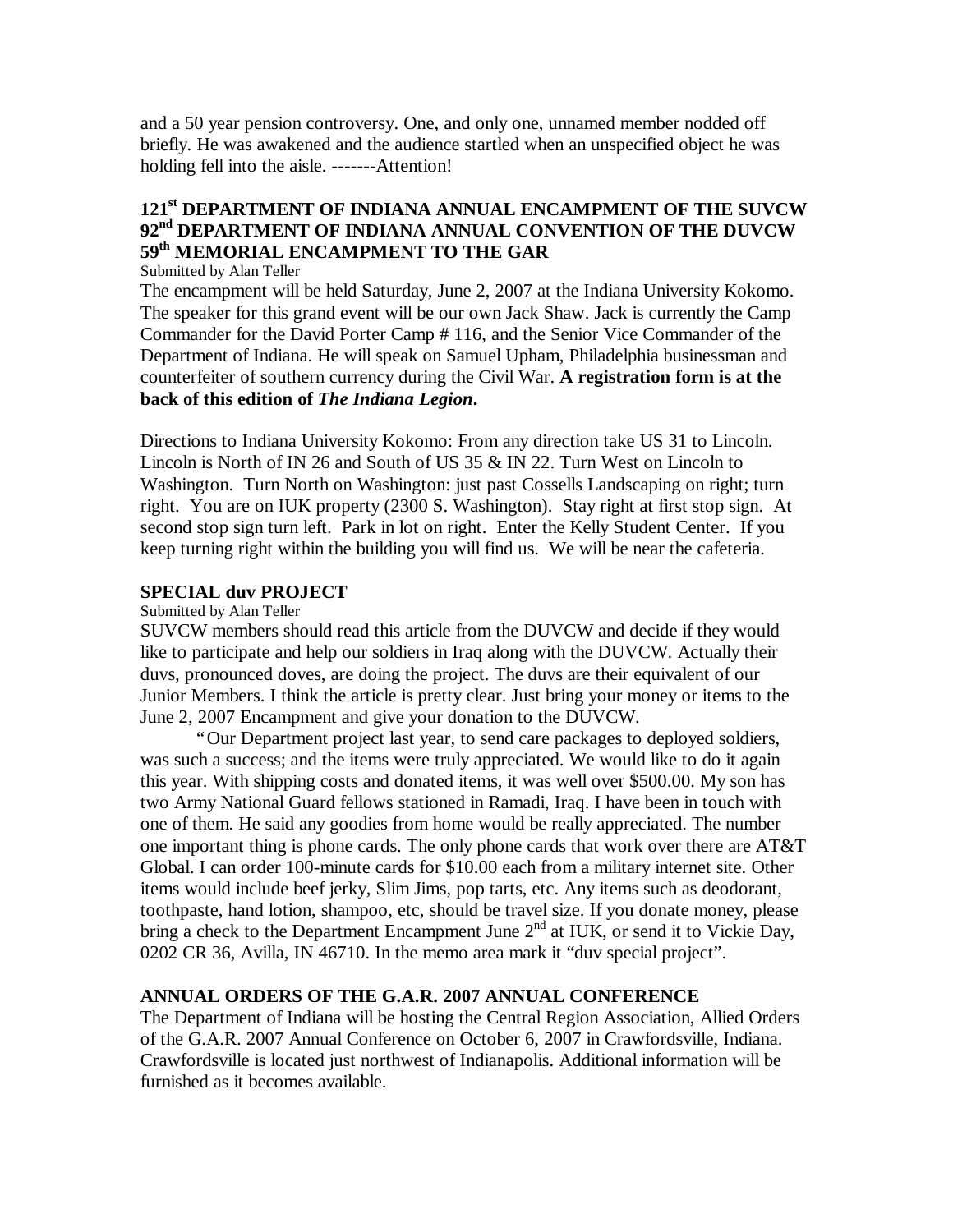## **CAMP INFORMATION:**

#### **ORLANDO A. SOMERS CAMP, NO. 1**

#### **UPCOMING EVENTS**

May 27, 2007, Somers Camp Memorial Day Services,

June 2, 2007, Kokomo, SUVCW Annual Encampment, 9:00 AM, Color Guard Oct. 6, 2007, Crawfordsville, Central Region Association Conference, Presentation of Colors

Three 2007 events dates have not been set for:

Ridgeville, Randolph County – Civil War Monument & Cemetery re-dedication, Mark Davis

Amboy, Miami County – Dedication of two Civil War Soldiers Graves, Parker Shinn Lindley Cemetery, Greentown, Howard County – Dedication of new stones and cemetery restoration

#### **COL. WILLIAM H. LINK CAMP #12**

No report was submitted from this camp.

#### **CHAMPION HILL CAMP #17**

#### **NEW CAMP FLAG**

Champion Hill newsletter

"Brother Young reports that the new camp national flag has arrived. It is on a six foot pole – expandable to nine foot. It is gold fringed, has a gold tassel, and eagle top. The flag belongs to the camp and is for use at activities outside the GAR room such as the Memorial Day services."

#### **MEMORIAL DAY 2007**

Champion Hill newsletter

"There is a lot of work to do but Senior Vice Commander Fricke along with Brothers Keith Stroud, Gib Young, and Camp Commander Archie Lintz have verified the authenticity of Sgt. Wm. Baumgarner of the  $4<sup>th</sup>$  West Virginia Inf. as a legitimate Medal of Honor Winner. The camp has contacted the cemetery trustees and a new headstone has arrived to be put on the hero's grave at the May ceremony. We may change the day of the event to accommodate more people and hope that we will get relatives, officials, Wells County Historical Society members, as well as Liberty Center people to take part in honoring this soldier of the Republic."

#### **SPRINGFIELD, ILLINOIS TOUR -** *Abraham Lincoln & the City He Loved* **September 8 & 9, 2007**

 **DOUBLE TRIPLE DOUBLE with ghost walk with ghost walk no ghost walk \$150.00 \$110.00 \$140.00** All prices are per person **Includes: Roundtrip motor coach transportation and drivers gratuities included, one night accommodations, one continental breakfast at the hotel and one dinner**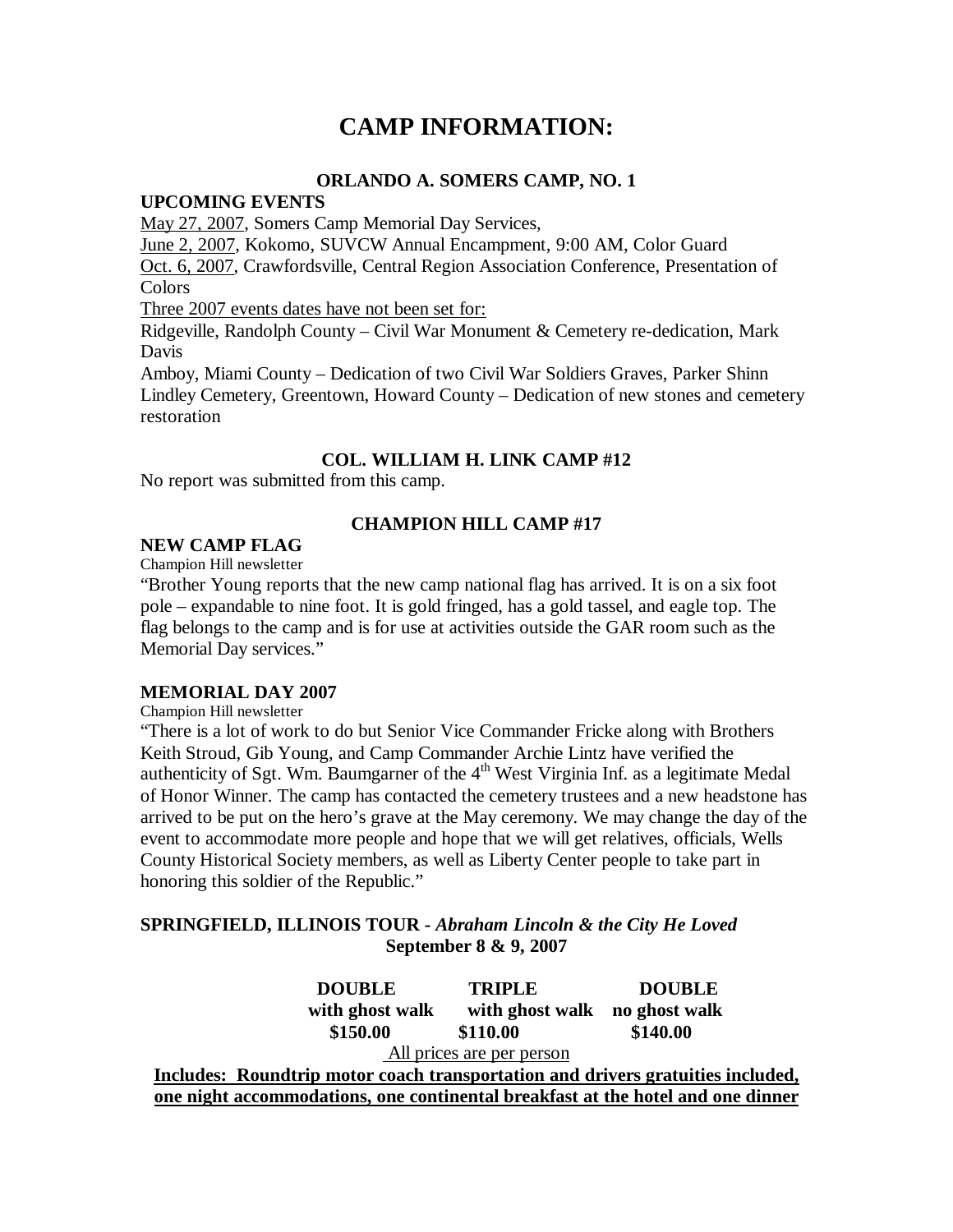#### **with meal gratuities included, a continental Breakfast on the bus enroute, and all listed attractions**

#### **Day 1 Saturday, September 8, 2007**

**Leave:** 6:30 a.m. Depart Ft. Wayne Kroger Village at Coventry – park facing State Police \*\*\* 7:00 a.m. Depart Huntington K-mart Store –park facing route 24

Arrive this afternoon at **Springfield, Illinois.** Begin your afternoon by visiting the new, world-class **Abraham Lincoln Presidential Museum**, where scholarship and showmanship combine, using the  $21<sup>st</sup>$  century technology to immerse visitors in the world of gas lamps and hoop skirts – the world of Abraham Lincoln. The museum documents everything from Lincoln's birth in 1809 to his assassination by John Wilkes-Booth on April 14, 1965.

Then, it's on to the **Lincoln Home National Historic Site**, a restored four block neighborhood with a quaint, Quaker – Brown residence – the only home Lincoln ever owned-and the home of the Lincoln family for 17 years. Your group will enjoy a guided tour of this national treasure. Stop by the Lincoln Home Visitors Center first for your free tickets to tour the Lincoln Home, as well as free audio-visual programs and exhibits.

Guest will dine on an **(included)** dinner this evening. Arrive at the **Pear Tree Inn,** our overnight hotel before the evenings **Ghost Walk.**

The group will join a **costumed guide for a 1 ½ hour**, moderately paced walking tour exploring the **ghostly history and stories** surrounding **Lincoln's life and death**. At one location the group will be seated on benches.

#### **Day 2 Sunday, September 9, 2007**

#### **7:00 a.m. A continental Breakfast at the hotel, to begin the day.**

**8:00 a.m**. Begin your day with a moving tour of the second, most visited cemetery in the United States, **Oak Ridge Cemetery.** This beautiful**, 300 acre cemetery is the final resting place of Abraham, Mary Todd, Tad, Eddie and Willie Lincoln**. Lincoln was buried in Oak Ridge Cemetery on **May 4, 1865**. The grand Lincoln Tomb was designed by sculptor, Larkin Mead, completed in 1874, and paid for with public donations. **The original receiving vault in which Lincoln was buried can also be seen on the tour of the cemetery**.

A stop will be made to view the **Illinois Korean War Memorial** located in the Oak Ridge Cemetery and the **WWII Illinois Veterans Memorial**.

No tour highlighting Lincoln's Life would be complete without a trip to **New Salem Historic Village.** It was here that a young, wonderlust Lincoln grew "to a man of purpose and destiny". **This 100 – acre, living history, pioneer village will take the group back to Lincoln's life in the 1830's**. Winding paths, timber houses and shops, and costumed interpreters bring Lincoln to life.

**2:00 p.m.** Depart for home! A short dinner break enroute, on your own

**Arrive:** 9:00 p.m. Huntington \*\*\* 9:30 p.m. arrive home to Ft. Wayne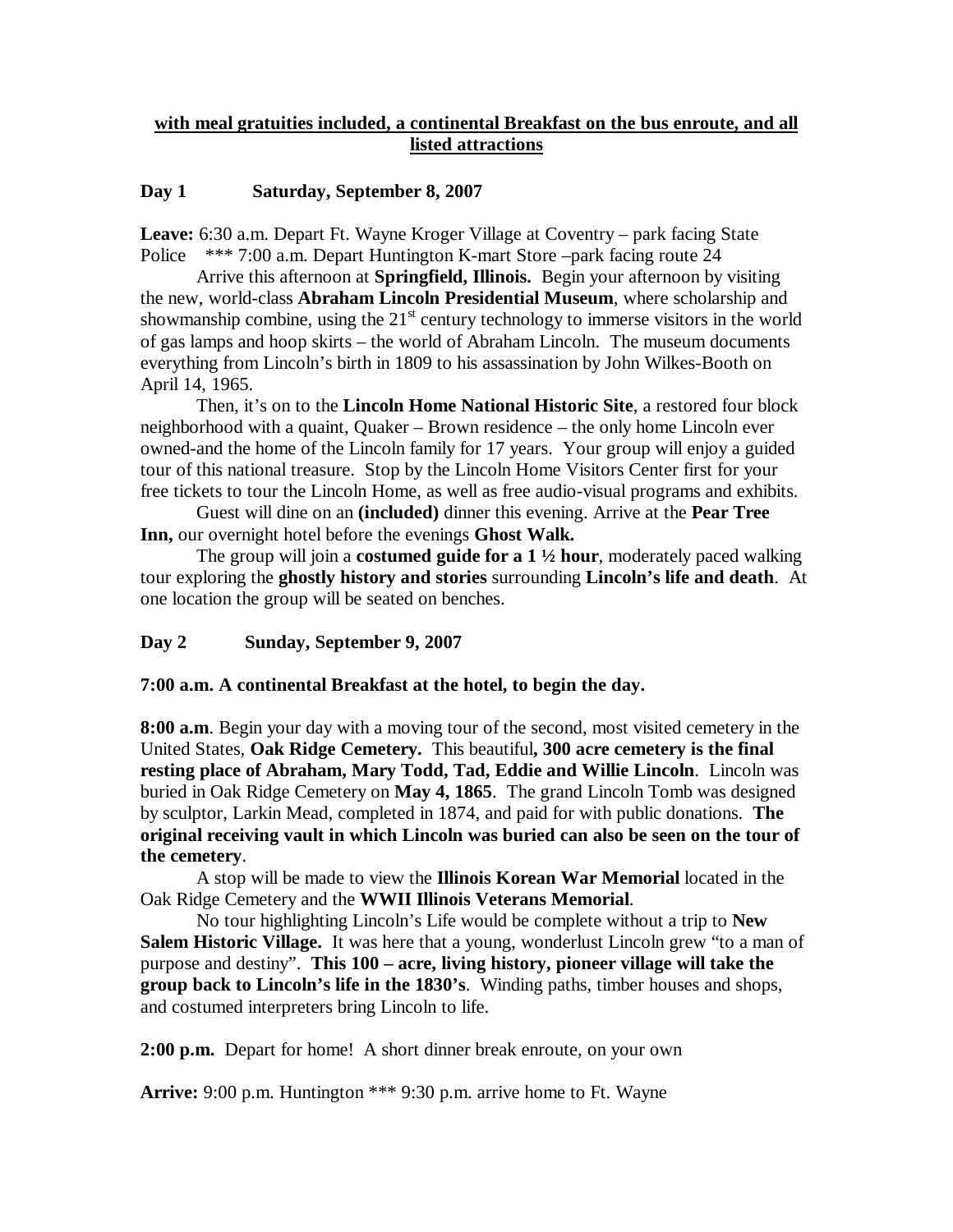#### **Registration form is at the back of this edition of** *The Indiana Legion***.**

*For Further Information Contact:* Don or Beverly Morgan at 260-786-0254

#### **WILLIAM A. BENTON CAMP #28**

#### *U.S.S. MONITOR* **EXHIBIT**

Submitted by Dennis Rigsby

Camp Commander Ray Moak and Camp Secretary Dennis Rigsby represented Benton camp by traveling to attend the opening of the *U.S.S. Monitor* Exhibit at the Mariners' Museum at Newport News, VA from March 9-11, 2007.

This new exhibit displays artifacts recovered from the wreck of the Union "Ironclad" *U.S.S. Monitor*. Among the more interesting artifacts recovered are the ship's anchor, turret, steam engine, propeller and great guns. Numerous other items (clothing, shoes, lanterns and glassware) were also recovered and are on display. The remains of several of the *U.S.S. Monitor*'s crew were also discovered in the turret and as yet have not been identified.

William P. Benton Camp #28 was proud to be able to participate with other "Naval Re-enactors" from around the country in honoring these veterans and sharing the patriotic experience of being able to view these artifacts from one of the most celebrated battles in the American Civil War! Huzzah!

#### **DAVID A. PORTER CAMP #116**

Submitted by Camp Commander, Jack Shaw

#### **UPCOMING EVENTS**

April 28<sup>th</sup> – Camp Meeting, La Porte County Historical Society Museum. Meet for lunch at 11:00 a.m. at Louies. Business meeting at 12 p.m.

May  $2<sup>nd</sup>$  – ROTC Awards presentation, Notre Dame

 $\frac{\text{May }26^{\text{th}} - \text{Camp Meeting}}{$ 

 $\frac{\text{May } 28^{\text{th}}}{}$  – Memorial Day ceremony, Valpo. / Last Soldier Grave-side dedication,

Culver, Indiana, 1:30 p.m.

June 2<sup>nd</sup> – Department Encampment, Kokomo

June  $23^{rd}$  – Annual Field Trip, War Memorial Museum, Indianapolis. Members will meet for lunch 11:15 a.m. at the Elbow Room.

August  $12^{th}$  – National Encampment, St Louis, MO.

September  $29<sup>th</sup>$  – Camp Meeting

October27th – South Bend Meeting

November  $24^{\text{th}}$  – Election of Officers

#### **BEN HARRISON CAMP #356**

#### **UPCOMING EVENTS**

 $\frac{\text{May } 12^{\text{th}}}{\text{Cemetery}}$  Restoration at Norristown Cemetery, located in Shelby County on S.R. 9, south of Shelbyville.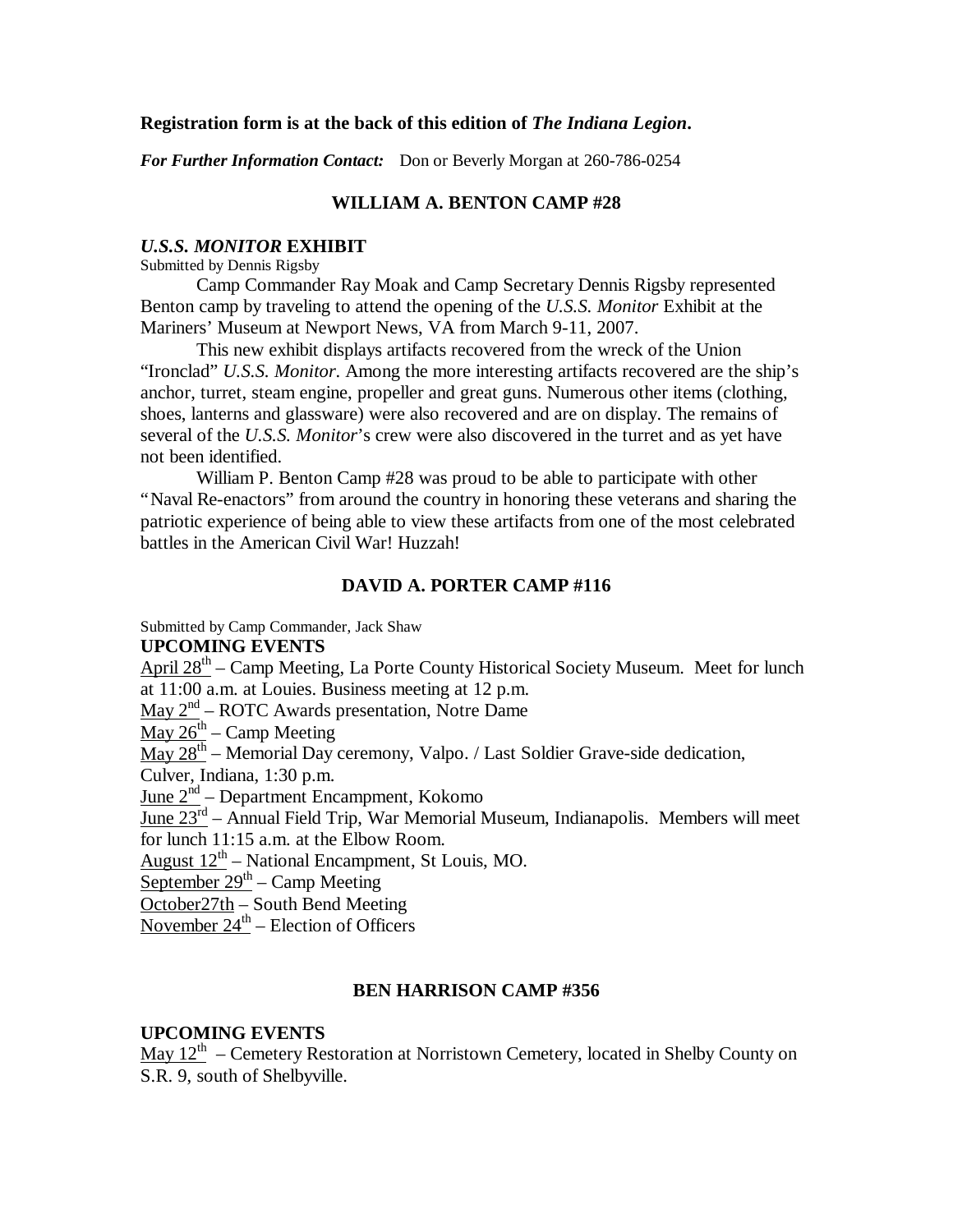May  $19^{th}$  (10 a.m. to 5 p.m.) and May  $20^{th}$  (11 a.m. to 5 p.m.) – Civil War Days at Conner Prairie, located in Fishers, Indiana.

 $\frac{\text{May } 28^{\text{th}}}{\text{M}}$  – Memorial Day service at Crown Hill Cemetery. We plan to honor President Benjamin Harrison, our namesake.

| 121 <sup>th</sup> Annual Encampment Department of Indiana<br>$\&$ 59 <sup>th</sup> Memorial Encampment of the Grand Army of the Republic<br>SONS OF UNION VETERANS OF THE CIVIL WAR<br><b>Registration Form</b><br>Indiana University Kokomo, Saturday June 2, 2007<br><b>Deadline No Later Than 15 May!</b><br>Pre-Registration \$5.00<br>\$13.00<br>Lunch |
|-------------------------------------------------------------------------------------------------------------------------------------------------------------------------------------------------------------------------------------------------------------------------------------------------------------------------------------------------------------|
|                                                                                                                                                                                                                                                                                                                                                             |
|                                                                                                                                                                                                                                                                                                                                                             |
|                                                                                                                                                                                                                                                                                                                                                             |
|                                                                                                                                                                                                                                                                                                                                                             |
|                                                                                                                                                                                                                                                                                                                                                             |
|                                                                                                                                                                                                                                                                                                                                                             |
|                                                                                                                                                                                                                                                                                                                                                             |
|                                                                                                                                                                                                                                                                                                                                                             |
| Total                                                                                                                                                                                                                                                                                                                                                       |
| Wives & guests are welcome at the luncheon.                                                                                                                                                                                                                                                                                                                 |
| Make checks payable to Sons of Union Veterans of the Civil War (SUVCW)                                                                                                                                                                                                                                                                                      |
| Send checks to Lee Ann Teller, 3003 Lamplighter Lane, Kokomo, IN 46902-8125                                                                                                                                                                                                                                                                                 |
| Name: Name                                                                                                                                                                                                                                                                                                                                                  |
| Guest: Executive Services of the Services of the Services of the Services of the Services of the Services of the Services of the Services of the Services of the Services of the Services of the Services of the Services of t                                                                                                                              |

### ANCESTOR INFORMATION

(This new section will appear in *The Indiana Legion* as space is available.)

Submitted by Timothy P. Reese, PCC/svc, Camp Abraham Lincoln #10, Department of California & Pacific

**ISAAC D. ROBBINS** was born, the youngest of five children, in Manchester, Dearborn County, Indiana on March 7, 1843. On August 6, 1861 he enlisted into the Union Army in Manchester, and on August 30, he was mustered as a private into Company K of the  $26<sup>th</sup>$  Indiana Infantry in Indianapolis. He saw various garrison and occupation duties and several skirmishes during Schofield's campaign. Isaac saw serious battle action on December 7, 1862, when he and his comrades entered



the Battle of Prairie Grove, which was followed by the sacking of Van Buren, both in Arkansas. On June 3, the 26<sup>th</sup> Indiana traveled on the *S.S. Hannibal*, a side-wheel steamer, down the Mississippi River to Young's Point, Louisiana and crossed to take places at the Western lines of Vicksburg Siege, which ended as a Union victory on July 4. They were later transported by another side-wheel steamer, the *S.S. Arago*, to a Union camp just outside of Port Hudson, Louisiana. In September, the  $26<sup>th</sup>$  Indiana, the 19<sup>th</sup> Iowa Infantry, and two Artillery pieces were ordered to advance through Morganza and Bayou Fordoche. On September 29, Isaac,  $65\%$  of his  $26<sup>th</sup>$  Indiana comrades and a major portion of the  $19<sup>th</sup>$  Iowa were captured at Stirlings Plantation, Louisiana. They were marched to Camp Ford, CSA Prison in Tyler, Texas, where he witnessed the harshness of prison life. He witnessed the murder in broad daylight of one of his comrades, Private Thomas Moorehead, and another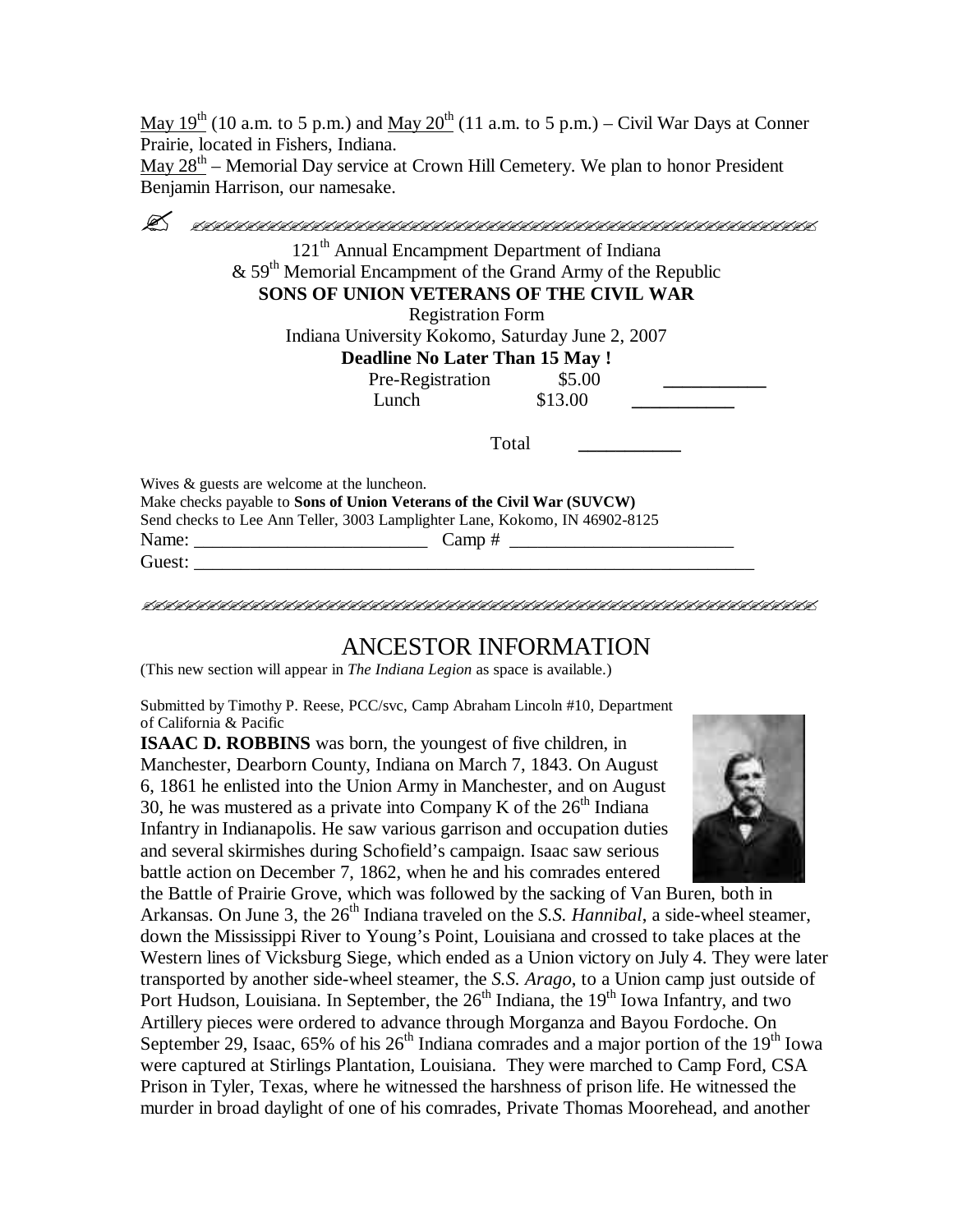man, who were given the order to turn back from a woodpile. At other times, potential riots nearly broke out. In early January 1864, Isaac and other comrades were told they were granted paroles and marched to Shreveport. The paroles were denied and they were ordered to march back to Camp Ford. Along the way back, Isaac broke away from the march (and according to family stories), he gorged himself on tomatoes in a field just outside of Union occupied Lakes End. He was transported seriously ill to New Orleans USA General Hospital on February 14, where he remained until March. On July 12, he was reunited with the  $26<sup>th</sup>$  Indiana. On July 22, the rest of the  $26<sup>th</sup>$  Indiana were paroled and exchanged from Camp Ford. Isaac and most of his comrades mustered out in Indianapolis on September 21. On January 7, 1865, Isaac reenlisted into Company G of the  $146<sup>th</sup>$  Indiana Infantry. On March 3, he was given the rank of Sergeant. This regiment served mostly garrison and railway duty. Isaac was honorably discharged on August 31. He returned to Indiana and became a farmer. On December 1, 1870, he married Hester Ann Neal and they had four children. After the death of Hester, he married Florence Truce on June 7, 1905, and they had one son. Isaac died of stomach cancer on November 5, 1909 and is buried with his first wife at Cedar Hedge Cemetery in Randolph Township, Rising Sun, Ohio County, Indiana. After the Civil War, family stories handed down said that Isaac was plagued by chronic stomach pain, and it was said often that he would blame and claim, "IT WAS THOSE DAMN TOMATOES!!"

Submitted by Robert Neil "Bob" Hall, who joined the Ben Harrison camp in 1984

Hall's great-great grandfather was **PRIVATE WILLIAM WASHINGTON "WASH"** 

**SHADOIN** of Princeton, Kentucky. Shadoin enlisted on October 5, 1863 and mustered into Company I of the  $48<sup>th</sup>$  Kentucky Infantry. He suffered a sunstroke and was discharged on December 15, 1864 at Bowling Green, Kentucky. Shadoin died on July 23, 1882 at Salem, Kentucky.

Hall's great-great-great grandfather was **CORPORAL FLEMING CRITTENDEN "CRITT" GRESHAM** of Hopkinsville, Kentucky. Gresham enlisted on October 15, 1861 at Hendersonville, Kentucky and was mustered into Company A of the 25<sup>th</sup> Kentucky Infantry. He was shot and killed on April 6, 1862 in the Battle of Shiloh at Pittsburg Landing, Tennessee.

#### **REQUEST FOR INFO**

Request sent by Robert LeMaster II, of the Champion Hill camp

LeMaster's great-great grandfather was **AMOS SMITH**, who served in the  $140<sup>th</sup>$  Indiana. He died in 1865 in service of his country. LeMaster would like to know more about the  $140<sup>th</sup>$ Indiana and about Amos Smith and Louisa Lee, who were married in Hamilton County in 1859-1860. If you can provide any information, please send it to Robert LeMaster II at Rangedad@aol.com.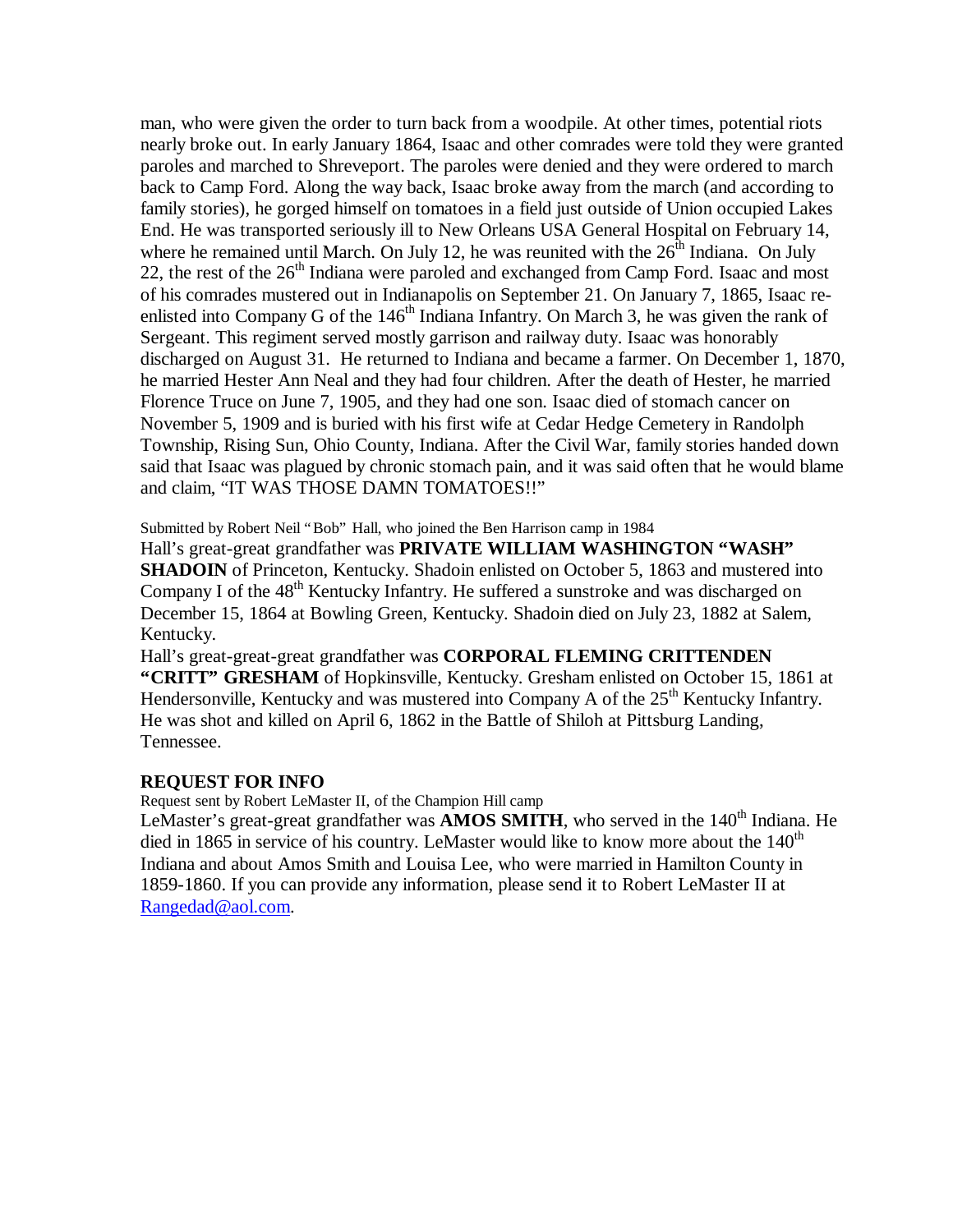| 2007 National Encampment Pre-Registration Pre-Registration Deadline is July 24th!                                    |                                        |
|----------------------------------------------------------------------------------------------------------------------|----------------------------------------|
| Name                                                                                                                 |                                        |
|                                                                                                                      |                                        |
| $\overline{\text{City}}$ $\overline{\text{City}}$ $\overline{\text{City}}$ $\overline{\text{Zip}}$                   |                                        |
|                                                                                                                      |                                        |
|                                                                                                                      |                                        |
| Current or Highest Past Office (Check One Only)                                                                      |                                        |
| [] CinC [] Dept. Cmdr [] Delegate [] PCinC [] PDC [] Alternate                                                       |                                        |
| Complete this entire form and mail with check for \$7.00 payable to: National Organization, SUVCW.                   |                                        |
| Mail to:<br>National Encampment Credentials Committee                                                                |                                        |
| 6114 Gillespie Street                                                                                                |                                        |
|                                                                                                                      |                                        |
|                                                                                                                      |                                        |
| <b>Historic St. Louis Guided Tour</b> Thursday, August 9", 2007                                                      |                                        |
| Guided Tours of the Jefferson Barracks Historical Park and the Ulysses S. Grant National Historic Site will be       |                                        |
| provided to those interested in learning more about Civil War history in the St. Louis area. The tour will leave the |                                        |
| hotel at 3:00 pm and return by 8:00 pm.                                                                              |                                        |
|                                                                                                                      |                                        |
|                                                                                                                      |                                        |
|                                                                                                                      |                                        |
|                                                                                                                      |                                        |
| Phone/E-mail:<br>Tour cost will be \$26 per person. Tour includes box lunch style meal with drink.                   |                                        |
| Reserve______ Seats @ \$26.00 each Total \$_________ payable to: Department of Missouri - SUVCW                      |                                        |
| Send this form with check prior to August 1, 2007 to:                                                                | 2007 National Encampment Historic Tour |
|                                                                                                                      | c/o Robert M. Petrovic, PDC            |
|                                                                                                                      | 6519 Cherokee Lane                     |
|                                                                                                                      | Cedar Hill, MO 63016-2527              |
|                                                                                                                      |                                        |
| 2007 National Encampment Sons of Veterans Reserve (SVR) Breakfast                                                    |                                        |
| Saturday, 11 August 2007 at 7 A.M.                                                                                   |                                        |
|                                                                                                                      |                                        |
|                                                                                                                      |                                        |
|                                                                                                                      |                                        |
|                                                                                                                      |                                        |
|                                                                                                                      |                                        |
|                                                                                                                      |                                        |
|                                                                                                                      |                                        |
| \$10 per person on or before 01 August 2007. \$15 after 01 August and at the door.                                   |                                        |
| Make checks or money orders payable to: TAG-SVR                                                                      |                                        |
| Return this form and payment to: Colonel Henry E. Shaw, Jr.                                                          |                                        |
| <b>Adjutant General, SVR</b><br>27 Griswold Street                                                                   |                                        |
|                                                                                                                      |                                        |
| Delaware, OH 43015-1716                                                                                              |                                        |
|                                                                                                                      |                                        |
| 2007 Allied Orders Banquet Reservation Form                                                                          | Saturday, August 11, 2007              |
| Name                                                                                                                 |                                        |
|                                                                                                                      |                                        |
|                                                                                                                      |                                        |
| Reserve _______ Seared Chicken Breast at \$38 each Reserve ______ Roasted Beef Brisket at \$38 each                  |                                        |
|                                                                                                                      |                                        |
| Complete form and mail with check payable to:                                                                        |                                        |
|                                                                                                                      | Dept. of Missouri - SUVCW to:          |
| 2007 National Encampment Banquet<br>c/o Robert M. Petrovic, PDC                                                      |                                        |
| 6519 Cherokee Lane                                                                                                   |                                        |
|                                                                                                                      |                                        |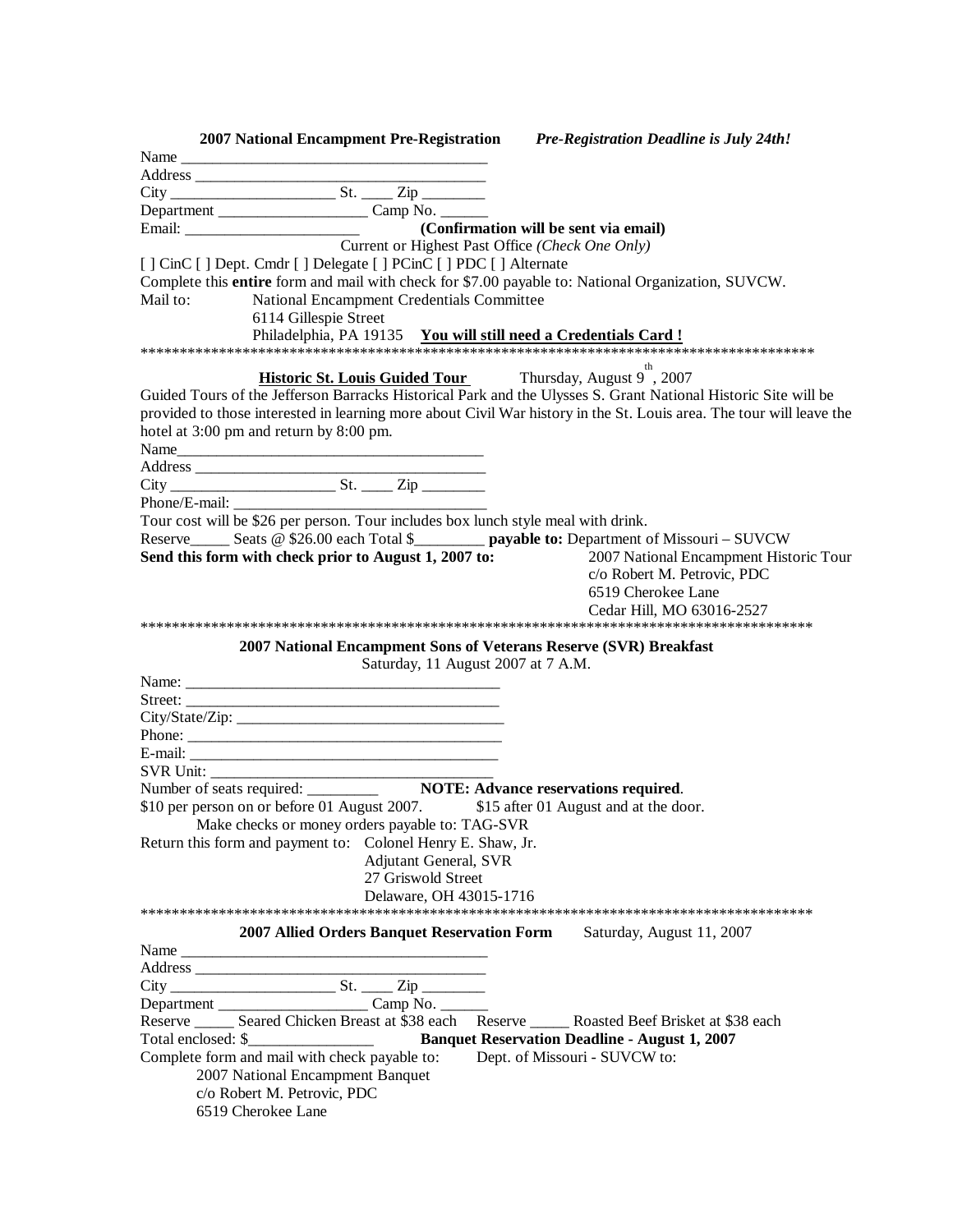#### Cedar Hill, MO 63016-2527 **"Springfield, Illinois"– September 8- 9, 2007**

| NAME: Mr./Mrs./Miss/Ms.                                                                                                                                                                                                        |
|--------------------------------------------------------------------------------------------------------------------------------------------------------------------------------------------------------------------------------|
|                                                                                                                                                                                                                                |
| Home Phone                                                                                                                                                                                                                     |
| City/State/Zip                                                                                                                                                                                                                 |
| Work Phone                                                                                                                                                                                                                     |
| ROOMMATE NAME: Mr./Mrs./Miss/Ms.                                                                                                                                                                                               |
|                                                                                                                                                                                                                                |
| Home Phone                                                                                                                                                                                                                     |
|                                                                                                                                                                                                                                |
|                                                                                                                                                                                                                                |
| ROOMMATE NAME: Mr./Mrs./Miss/Ms.                                                                                                                                                                                               |
|                                                                                                                                                                                                                                |
|                                                                                                                                                                                                                                |
|                                                                                                                                                                                                                                |
| Work Phone 2008 and 2008 and 2008 and 2008 and 2008 and 2008 and 2008 and 2008 and 2008 and 2008 and 2008 and 2008 and 2008 and 2008 and 2008 and 2008 and 2008 and 2008 and 2008 and 2008 and 2008 and 2008 and 2008 and 2008 |
| <b>ENCLOSED IS</b> my/our check payable to <b>SUV</b> in the amount of \$                                                                                                                                                      |

#### **RESERVATION**

**Deposit of \$25 made at the time of booking – based on a first come basis Final payment due by August 1, 2007 Make payments to: Sons of Union Veterans -SUV Send to: Donald Morgan 3470 N 825 W Andrews, In 46702** 

#### **Phone: 260-786-0254**

*CANCELLATIONS:*Cancellations made prior to August 1, 2007 will receive full refunds. Cancellations after final payment due date will be determined by the amount we can get back. All monies we can get back for you will be returned to you. All efforts will be made to find a replacement for you from the waiting list to help ensure you a refund.

#### *RESPONSIBILITIES:*

Sons of Union Veterans & Don and Beverly Morgan act only as agents for the tour members in arranging accommodations, transportation, sightseeing, admissions, restaurants etc; and are not responsible for any loss or damage of personal property or for injuries or expenses incurred or claimed by tour members. The